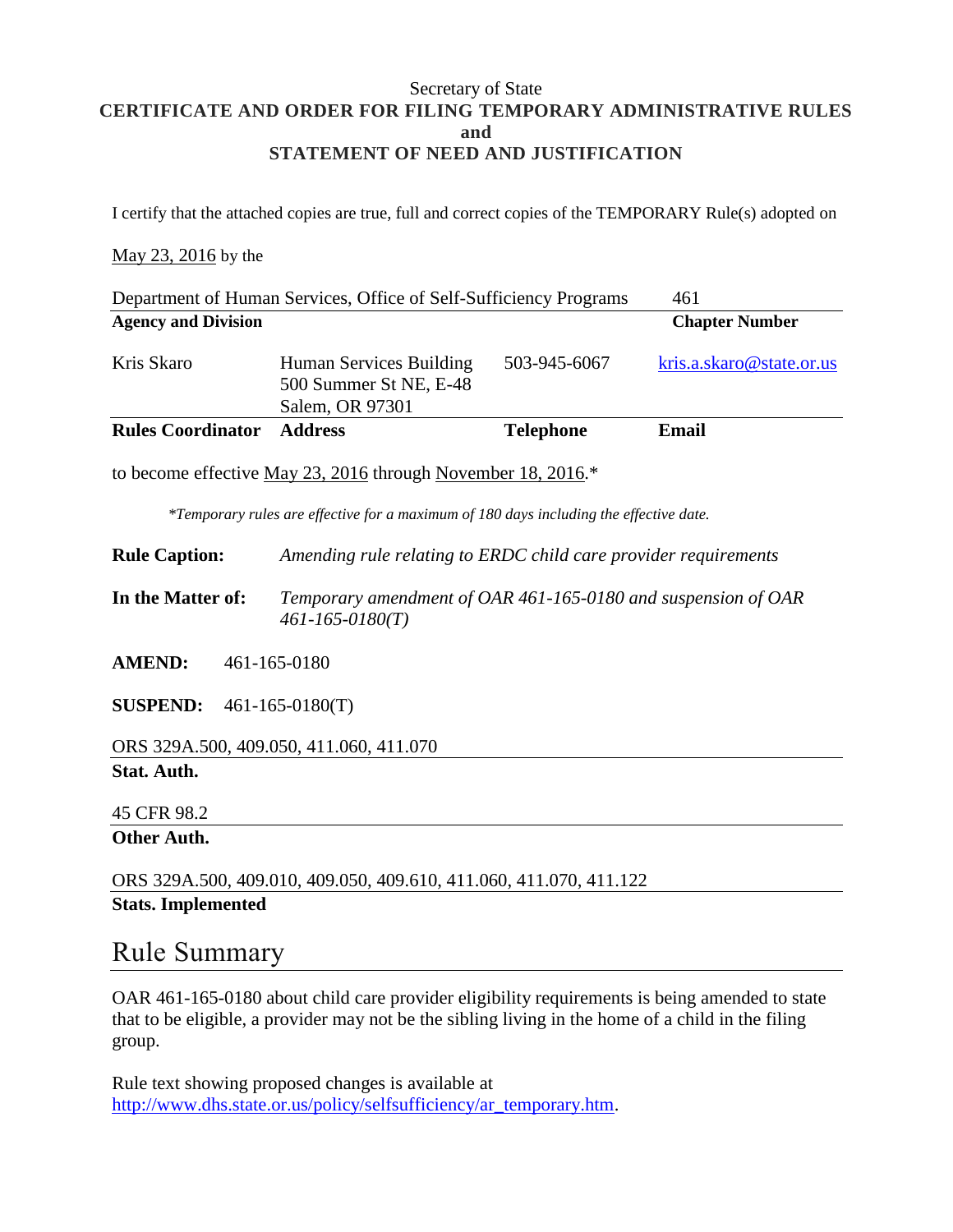### Need for the Rules

OAR 461-165-0180 needs to be amended to comply with federal Child Care and Development Block Grant regulations. [45 CFR 98.2](https://www.gpo.gov/fdsys/pkg/CFR-2004-title45-vol1/pdf/CFR-2004-title45-vol1-sec98-2.pdf) states that a child care provider may be a sibling of the child receiving care but only if the sibling "lives in separate residence." The amendment clarifies that providers may not be a sibling living in the same home as a child in the filing group to ensure the Department is in compliance with federal child care regulations.

## Documents Relied Upon

None.

## Justification of Temporary Rules

The Department finds that failure to act promptly by amending OAR 461-165-0180 will result in serious prejudice to the public interest, the Department, and families and providers in the ERDC program. The Department needs to proceed by temporary rule because the public, the Department, and ERDC participants will immediately benefit when the Department's child care provider eligibility rules are in compliance with federal law.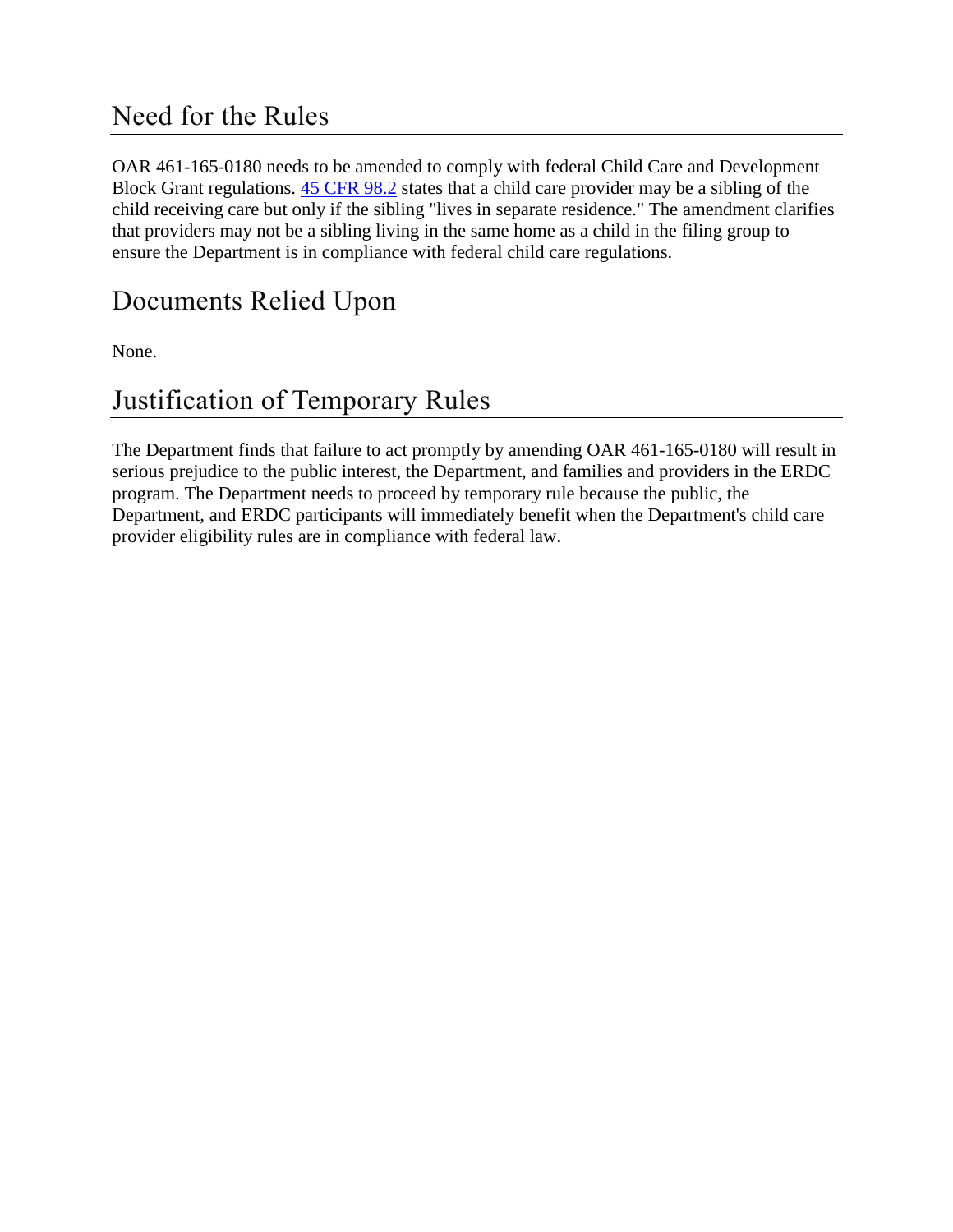# Eligibility of Child Care Providers

- (1) The Department must approve a child care provider to receive payment for child care if information available to the Department provides no basis for denying eligibility unless the Department determines, following a preliminary or final fitness determination (see OAR 407-007-0320) or Child Protective Service (CPS) records checks, that the provider or other *subject individual* (see OAR 407-007-0210(30)(a)(A), (B), (F), (I), and (P)) is not eligible for payment.
- (2) Ineligibility for payment may result from any of the following:
	- (a) A finding of "denied". A provider may be denied under OAR 461-165-0410 and 461-165-0420. If, after conducting a weighing test as described in OAR 407-007- 0210, the Department finds substantial risk to the health or safety of a *child* (see OAR 461-001-0000) in the care of the provider, the provider must be denied and is ineligible for payment. A provider who has been denied has the right to a hearing under OAR 407-007-0330.
	- (b) A finding of "failed". A provider may be failed if the Department determines, based on a specific eligibility requirement and evidence, that a provider does not meet an eligibility requirement of this rule not covered in subsection (d) of this section. While the provider is in failed status:
		- (A) The Department does not pay any other child care provider for child care at the failed provider's site.
		- (B) The Department does not pay a child care provider at another site if the failed provider is involved in the child care operation unless the Department determines that the reasons the provider is in failed status are not relevant to the new site.
	- (c) A provider with a status of "failed" may reapply at any time by providing the required documents and information to the Department for review.
	- (d) A finding of "non-compliant". A provider may be non-compliant if the Department determines and provides notice that the provider does not meet an eligibility requirement in the following subsections and paragraphs of section (7) of this rule: (d), (e), (h), (i), (j), (k), (L), (o)(H), (I) (L), or (u) or in section (10) of this rule. A provider who has been determined non-compliant may challenge this status by requesting a contested case hearing subject to the requirements and limitations of OAR 461-025. While the provider is in non-compliant status:
		- (A) The provider is ineligible for payment for at least six months.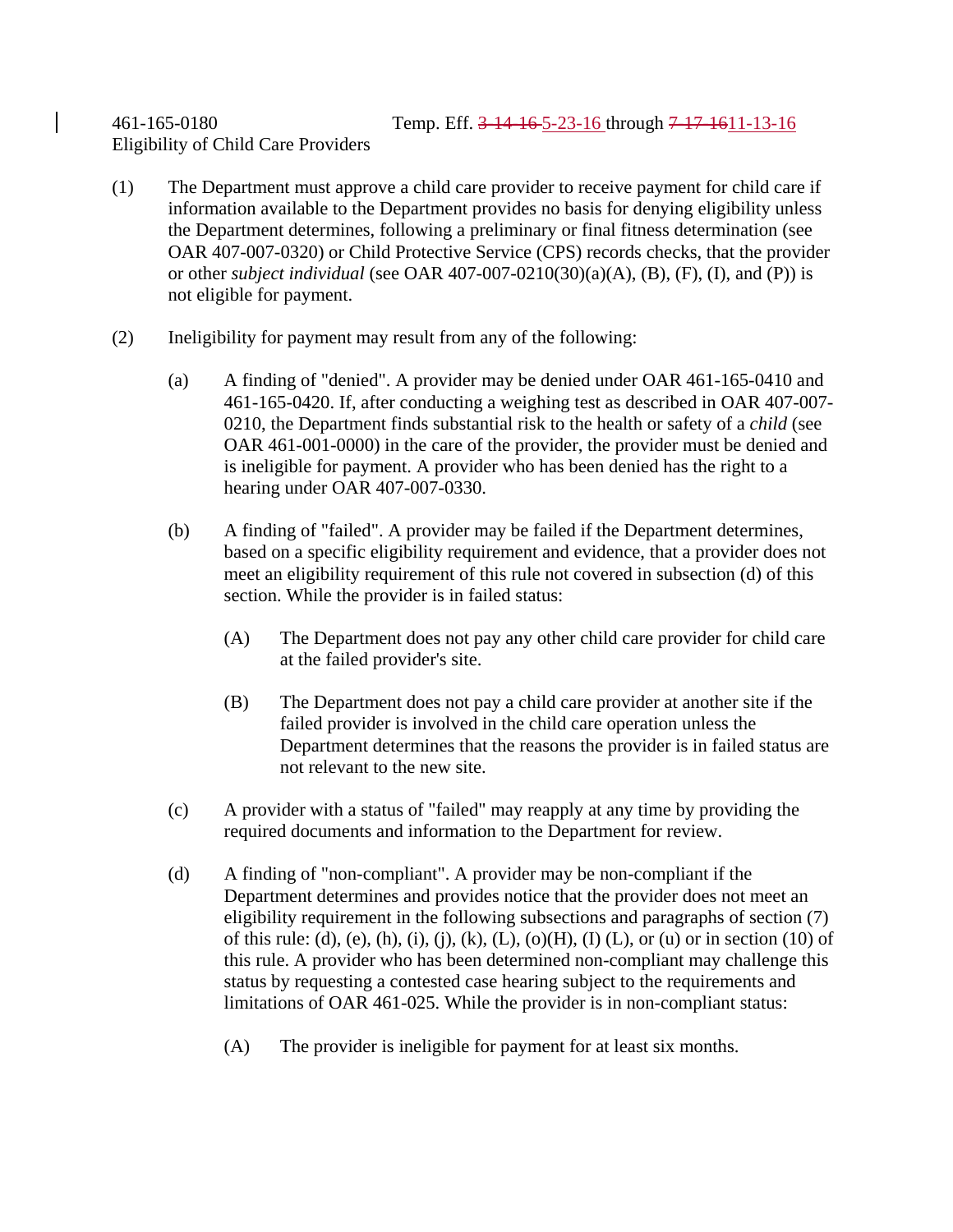- (B) The Department does not pay any other child care provider for child care at the non-compliant provider's site.
- (C) The Department does not pay a child care provider at another site if the non-compliant provider is involved in the child care operation unless the Department determines that the reasons the provider is in non-compliant status are not relevant to the new site.
- (e) A provider with a status of "non-compliant" may be eligible for payments after the six month ineligibility period ends if the provider has been approved following reapplication, including providing the required documents and information to the Department for review.
- (f) The Department has referred an overpayment against the provider for collection and the claim is unsatisfied.
- (3) The provider must submit a completed Child Care Provider Listing Form (DHS 7494) to the Department within 30 calendar days from the date the Department issues the listing form to the client. The provider and each individual identified under section (4) of this rule must complete and sign the authorization for a records check through the Criminal History (CH) record system maintained by the Oregon State Police (OSP), Federal Bureau of Investigation (FBI), and the Child Protective Service (CPS) record system maintained by the Department and, if necessary, an authorization to release information and fingerprint cards. The provider, each individual described in section (4) of this rule, and each *subject individual* described in OAR 407-007-0210(30)(a)(A), (B), (F), (I) or (P) must fully disclose all requested information as part of the records check.
- (4) This rule also establishes additional requirements for the following individuals:
	- (a) The site director of an exempt child care facility and each employee of the facility who may have unsupervised access to a *child* in care.
	- (b) The child care provider and each individual the provider uses to supervise a *child* in his or her absence.
	- (c) In the case of a provider who provides care for a *child* in the provider's home--
		- (A) Each individual 16 years of age or older who lives in the provider's home; and
		- (B) Each individual who visits the home of the provider during the hours care is provided and may have unsupervised access to a *child* in care.
- (5) To receive payment or authorization for payment, the provider must meet the requirements of either subsection (a) or (b) of this section: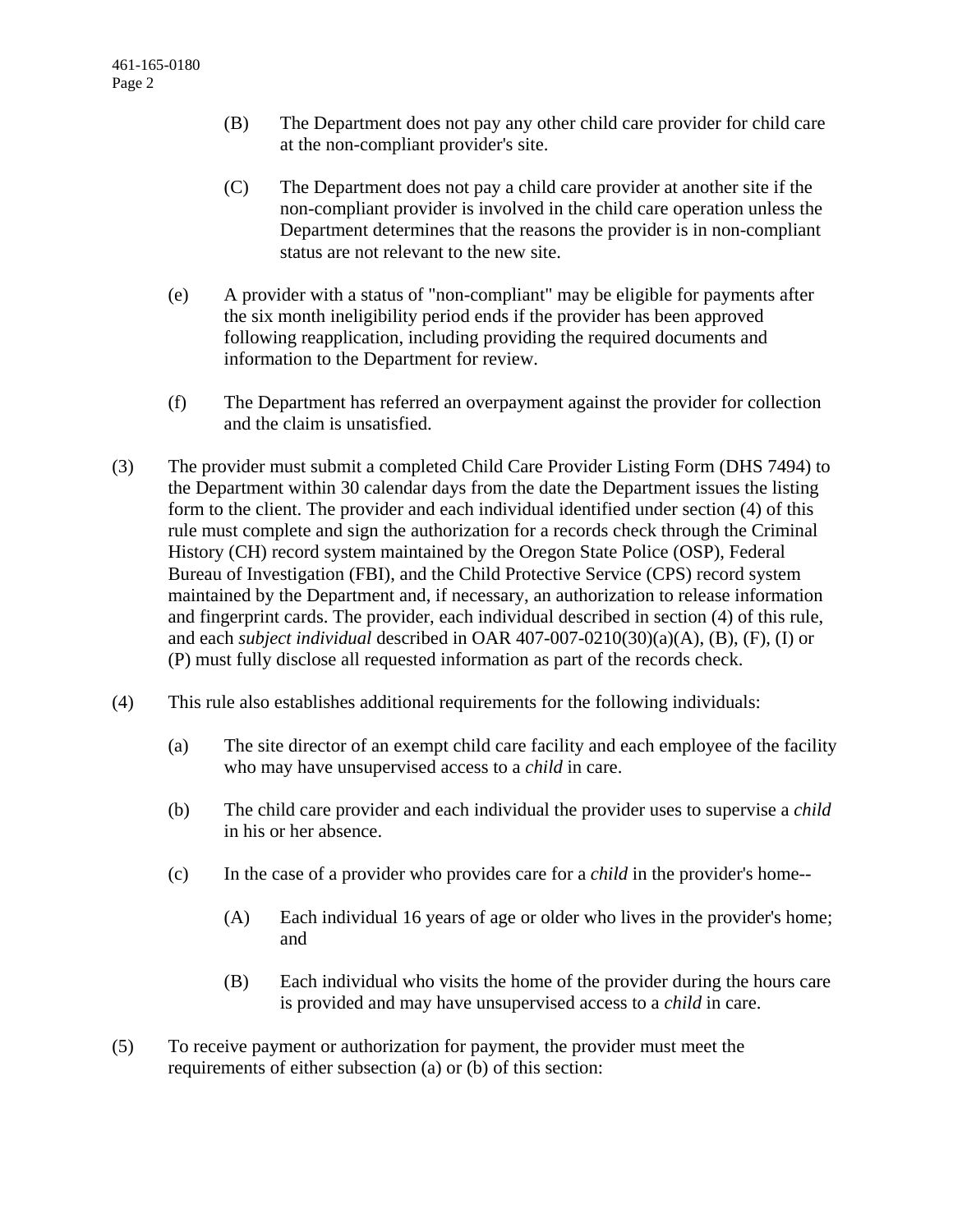- (a) Currently be certified or registered with the Office of Child Care (OCC) of the Oregon Department of Education (ODE) under OAR 414-205-0000 to 414-205- 0170, 414-300-0000 to 414-300-0440, or 414-350-0000 to 414-350-0250 unless legally exempt, and be in compliance with the applicable rules. The provider must also complete the Department's listing process and be approved by the Department.
- (b) If legally exempt from being certified or registered with the OCC, complete the Department's background check process and be approved by the Department.
- (6) Each individual described in section (4) of this rule must:
	- (a) Allow the Department to conduct a national criminal history records check through the Oregon State Police and the Federal Bureau of Investigation as specified in OAR 407-007-0250.
	- (b) Provide, in a manner specified by the Department, information required to conduct CH, FBI, OSP, and CPS records checks and determine whether the provider meets health and safety requirements.
	- (c) Have a history of behavior that indicates no substantial risk to the health or safety of a *child* in the care of the provider.
- (7) Each provider must:
	- (a) Obtain written approval from their certifier or certifier's supervisor if the provider is also certified as a foster parent.
	- (b) Be 18 years of age or older and in such physical and mental health as will not affect adversely the ability to meet the needs of safety, health, and well-being of a *child* in care.
	- (c) Not be in the same *filing group* (see OAR 461-110-0350) as the *child* cared for; and cannot be the *parent* (see OAR 461-001-0000) of a *child* in the *filing group*; or a sibling living in the home of a *child* in the *filing group*.
	- (d) Allow the Department to inspect the site of care while child care is provided.
	- (e) Keep daily attendance records showing the arrival and departure times for each *child* in care and billing records for each *child* receiving child care benefits from the Department. The provider must keep written records of any attendance that is not able to be recorded in the Child Care Billing and Attendance Tracking (CCBAT) system. These written records must be retained for a minimum of 12 months and provided to the Department upon request.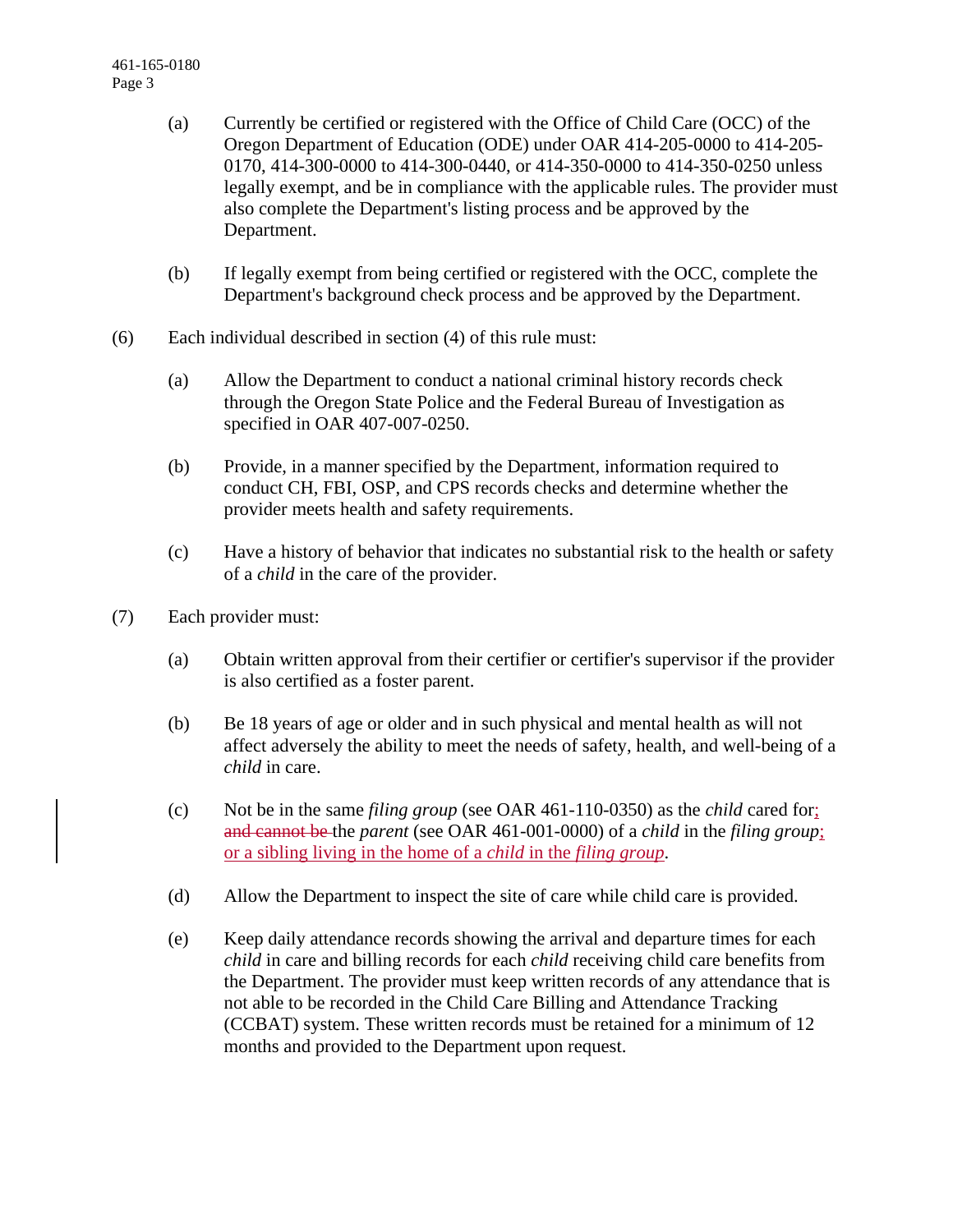- (f) Be the individual or facility listed as providing the child care. The provider may only use someone else to supervise a *child* on a temporary basis if the person was included on the most current listing form and the provider notifies the Department's Direct Pay Unit.
- (g) Not bill a Department client for an amount collected by the Department to recover an overpayment or an amount paid by the Department to a creditor of the provider because of a lien, garnishment, or other legal process.
- (h) Report to the Department's Direct Pay Unit within five days of occurrence:
	- (A) Any arrest or conviction of any *subject individual* or individual described in section (4) of this rule.
	- (B) Any involvement of any *subject individual* or individual described in section (4) of this rule with CPS or any other agencies providing child or adult protective services.
	- (C) Any change to the provider's name or address including any location where care is provided.
	- (D) The addition of any *subject individual* or individual described in section (4) of this rule.
	- (E) Any reason the provider no longer meets the requirements under this rule.
- (i) Report suspected child abuse of any *child* in his or her care to CPS or a law enforcement agency.
- (j) Supervise each *child* in care at all times.
- (k) Prevent any individual who behaves in a manner that may harm children from having access to a *child* in the care of the provider. This includes anyone *under the influence* (see section (11) of this rule).
- (L) Allow the custodial parent of a *child* in his or her care to have immediate access to the *child* at all times.
- (m) Inform a parent of the need to obtain immunizations for a *child*.
- (n) Take reasonable steps to protect a *child* in his or her care from the spread of infectious diseases.
- (o) Ensure that the home or facility where care is provided meets all of the following standards: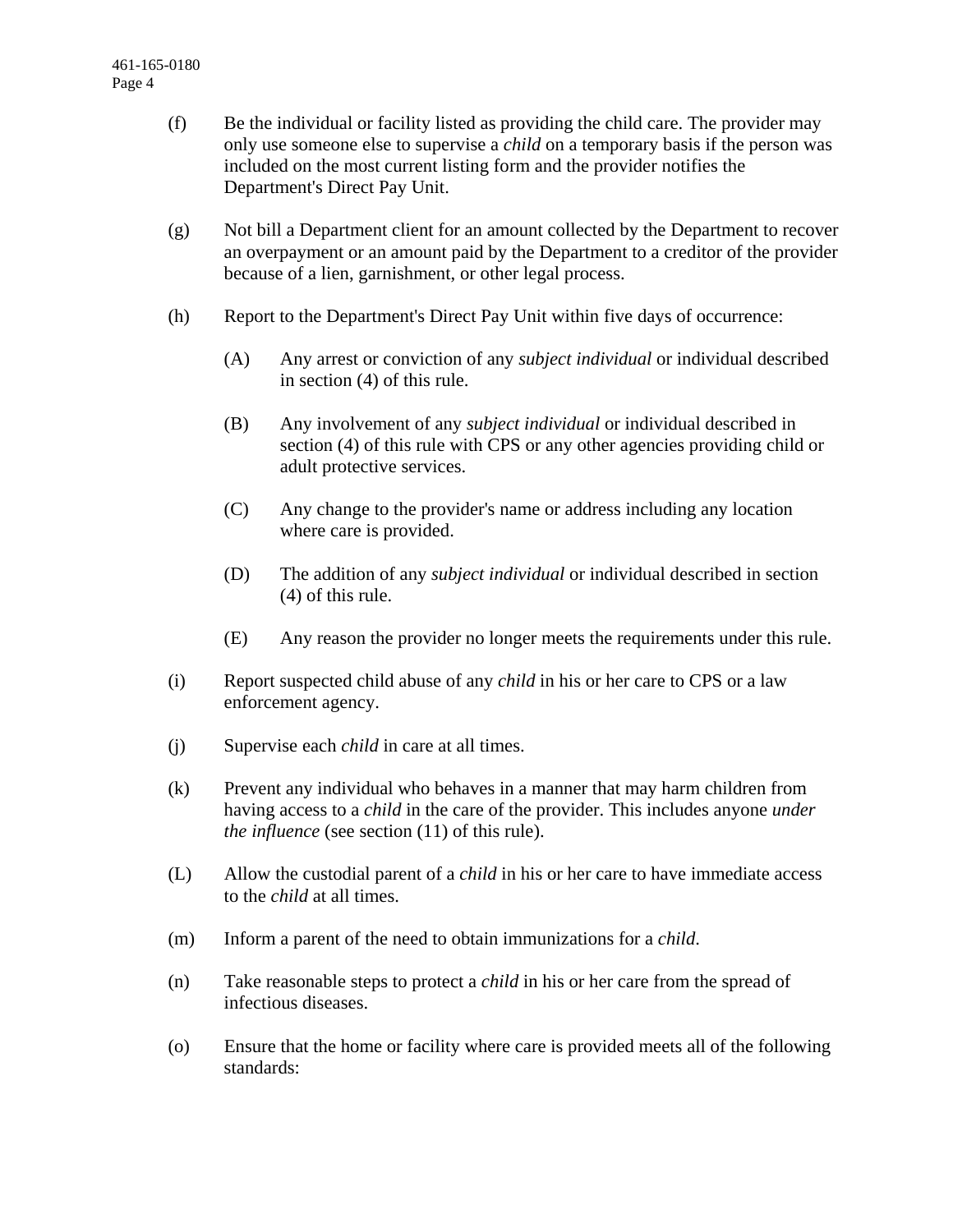- (A) Each floor level used by a *child* has two usable exits to the outdoors (a sliding door or window that can be used to evacuate a *child* is considered a usable exit). If a second floor is used for child care, the provider must have a written plan for evacuating occupants in the event of an emergency.
- (B) The home or facility has safe drinking water.
- (C) The home or facility has a working smoke detector on each floor level and in any area where a *child* naps.
- (D) Each fireplace, space heater, electrical outlet, wood stove, stairway, pool, pond, and any other hazard has a barrier to protect a *child*. Gates and enclosures have the Juvenile Products Manufacturers Association (JPMA) certification seal to ensure safety.
- (E) Any firearm, ammunition, and other items that may be dangerous to children, including but not limited to alcohol, inhalants, tobacco and ecigarette products, matches and lighters, any legally prescribed or overthe-counter medicine, cleaning supplies, paint, plastic bags, and poisonous and toxic materials are kept in a secure place out of a child's reach.
- (F) The building, grounds, any toy, equipment, and furniture are maintained in a clean, sanitary, and hazard-free condition.
- (G) The home or facility has a telephone in operating condition.
- (H) No one may smoke or carry any lighted smoking instrument, including ecigarettes or vaporizers, in the home or facility or within ten feet of any entrance, exit, window that opens, or any ventilation intake that serves an enclosed area, during child care operational hours or anytime child care children are present. No one may use smokeless tobacco in the home or facility during child care operational hours or anytime child care children are present. No one may smoke or carry any lighted smoking instrument, including e-cigarettes and vaporizers, or use smokeless tobacco in motor vehicles while child care children are passengers.
- (I) No one may consume alcohol or use controlled substances (except legally prescribed and over-the-counter medications) or marijuana (including medical marijuana) on the *premises* (see section (11) of this rule) during child care operational hours or anytime child care children are present. No one *under the influence* of alcohol, controlled substances (except legally prescribed and over-the-counter medications) or marijuana (including medical marijuana) may be on the *premises* during child care operational hours or anytime child care children are present. No one may consume alcohol or use controlled substances (except legally prescribed and over-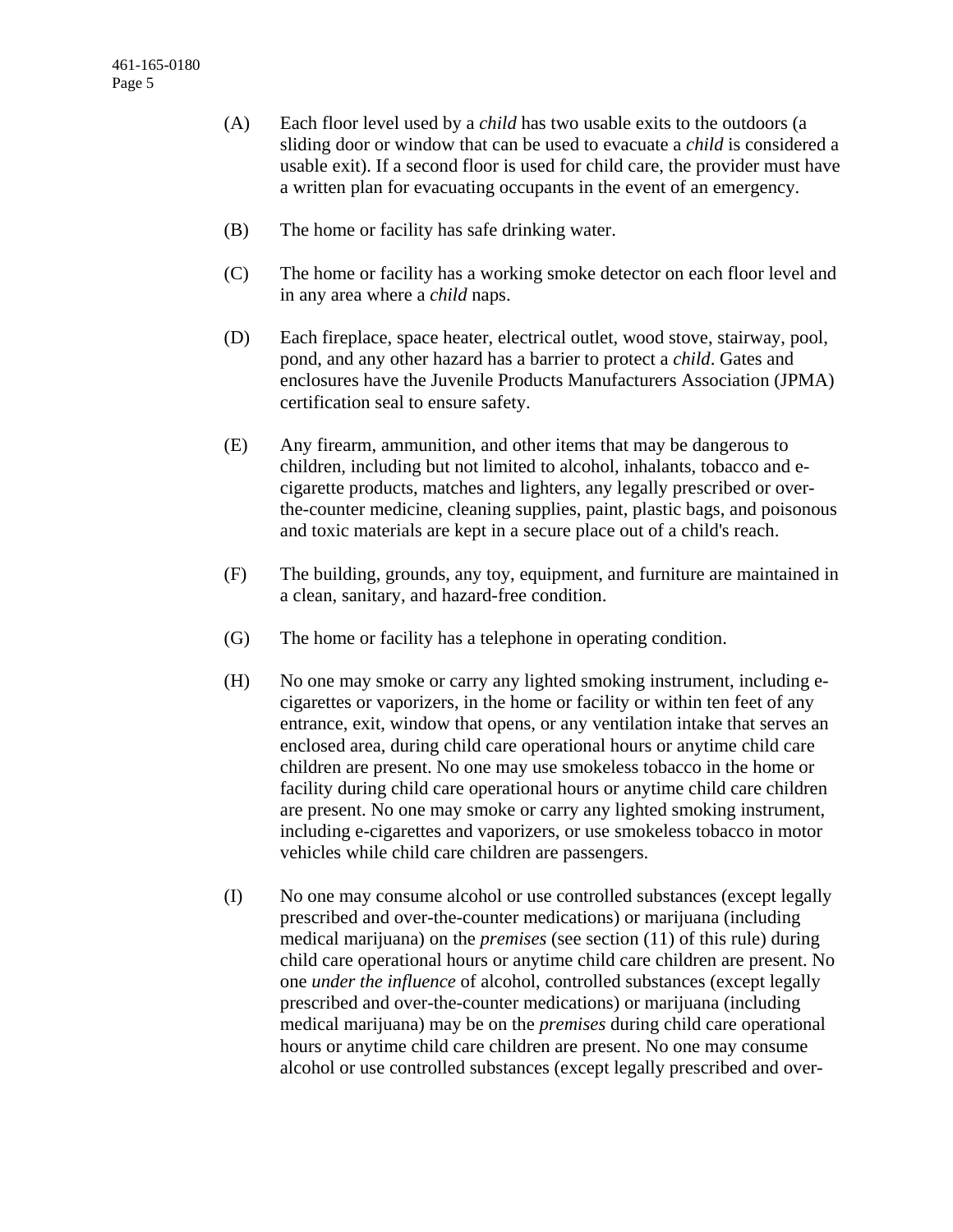the-counter medications) or marijuana (including medical marijuana) in motor vehicles while child care children are passengers.

- (J) Is not a half-way house, hotel, motel, shelter, or other temporary housing such as a tent, trailer, or motor home. The restriction in this paragraph does not apply to licensed (registered or certified) care approved in a hotel, motel, or shelter.
- $(K)$  Is not a structure
	- (i) Designed to be transportable; and
	- (ii) Not attached to the ground, another structure, or to any utilities system on the same *premises*.
- (L) Controlled substances (except lawfully prescribed and over-the-counter medications), marijuana (including medical marijuana, marijuana edibles, and other products containing marijuana), marijuana plants, derivatives, and associated paraphernalia may not be on the premises during child care operational hours or anytime child care children are present.
- (p) Complete and submit a new listing form every two years, or sooner at the request of the Department, so that the Department may review the provider's eligibility.
- (q) Provide evidence of compliance with the Department's administrative rules, upon request of Department staff.
- (r) Complete registration for the CCBAT system within 45 days of the date of the registration notice.
- (s) Comply with state and federal laws related to child safety systems and seat belts in vehicles, bicycle safety, and crib standards under 16 CFR 1219 and 1220.
- (t) Place infants to sleep on their backs.
- (u) Not hold a medical marijuana card; or distribute, grow, or use marijuana (including medical marijuana) or any controlled substance (except lawfully prescribed and over-the-counter medications).
- (8) Child Care providers who are License Exempt or Registered Family Child Care Providers with the Office of Child Care (OCC) of the Oregon Department of Education (ODE) under OAR 414-205-0000 to 414-205-0170 must complete the "Basic Child Care Health and Safety" two- hour, web-based training or the three-hour Oregon Kids Healthy and Safe (OKHS) classroom training prior to being approved by the Department.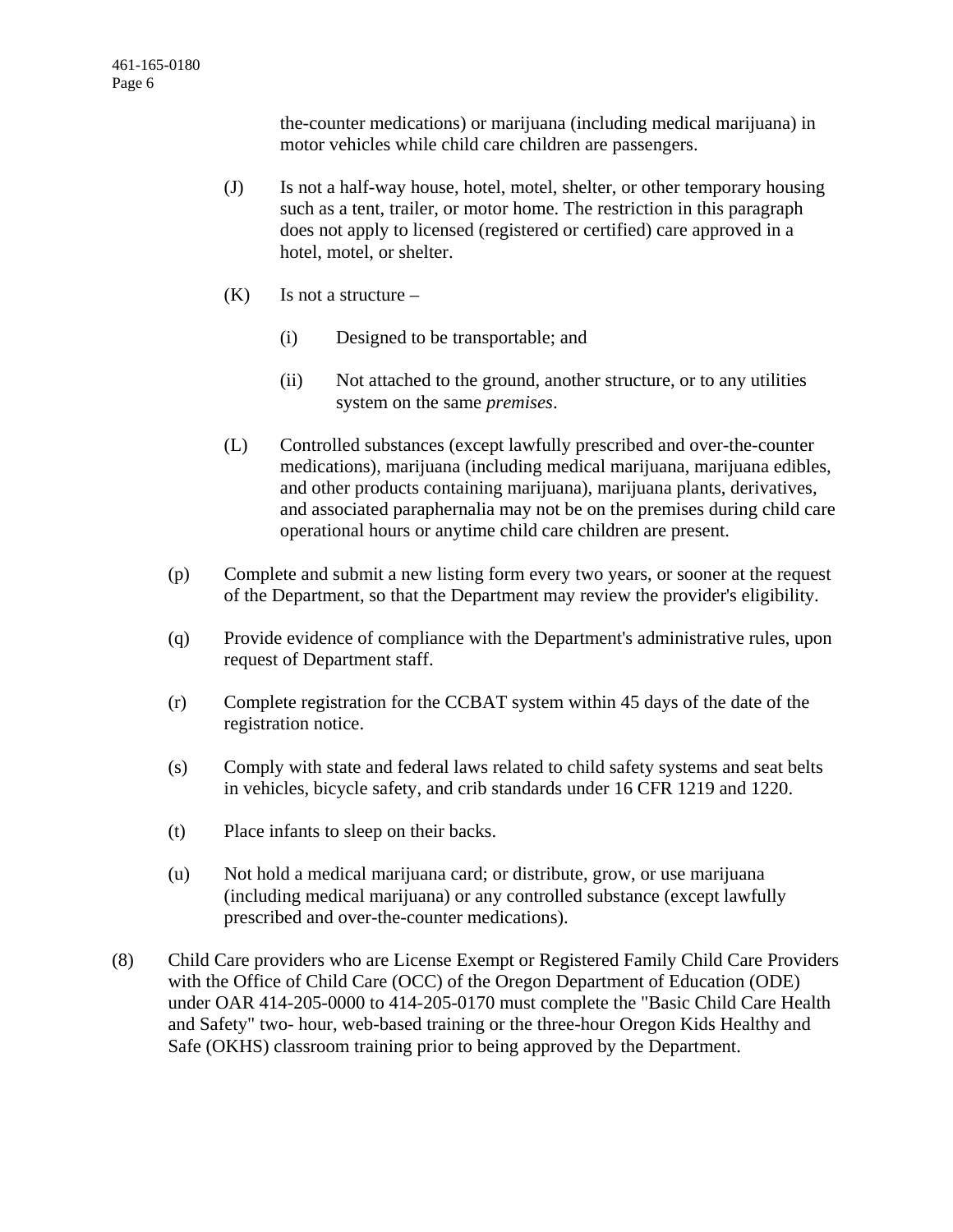- (a) Prior to June 16, 2014, a provider who sends the Department a Child Care Provider Listing and Provider Information Sheet (DHS 7494) with a revision date of March 2013, or those who attempt to take the web-based training but are unable due to technical difficulties at the training site, will not be failed for not meeting this training requirement.
- (b) License Exempt or Registered Family Child Care Providers who are exempt from this training are those who state at least one of the following:
	- (A) English is a second language.
	- (B) No internet access is available.
- (9) A child care provider not subject to certification or registration with the Office of Child Care (OCC) of the Oregon Department of Education (ODE) under OAR 414-205-0000 to 414-205-0170, 414-300-0000 to 414-300-0440, or 414-350-0000 to 414-350-0250, must complete an orientation provided by the Department or a Child Care Resource and Referral agency within 90 days of being approved by the Department if he or she:
	- (a) Receives funds from the Department; and
	- (b) Begins providing child care services after June 30, 2010, or resumes providing child care services, after a break of more than one year that began after June 30, 2010.
- (10) Child care providers and any individual supervising, transporting, preparing meals, or otherwise working in the proximity of child care children and those completing daily attendance and billing records shall not be *under the influence*.
- (11) For purposes of these rules:
	- (a) "Premises" means the home or facility structure and grounds, including indoors and outdoors and space not directly used for child care.
	- (b) "Under the influence" means observed abnormal behavior or impairments in mental or physical performance leading a reasonable person to believe the individual has used alcohol, any controlled substances (including lawfully prescribed and over-the-counter medications), marijuana (including medical marijuana), or inhalants that impairs their performance of essential job function or creates a direct threat to child care children or others. Examples of abnormal behaviors include, but are not limited to hallucinations, paranoia, or violent outbursts. Examples of impairments in physical or mental performance include, but are not limited to slurred speech as well as difficulty walking or performing job activities.

Stat. Auth.: ORS 181.537, 409.050, 411.060, 411.070